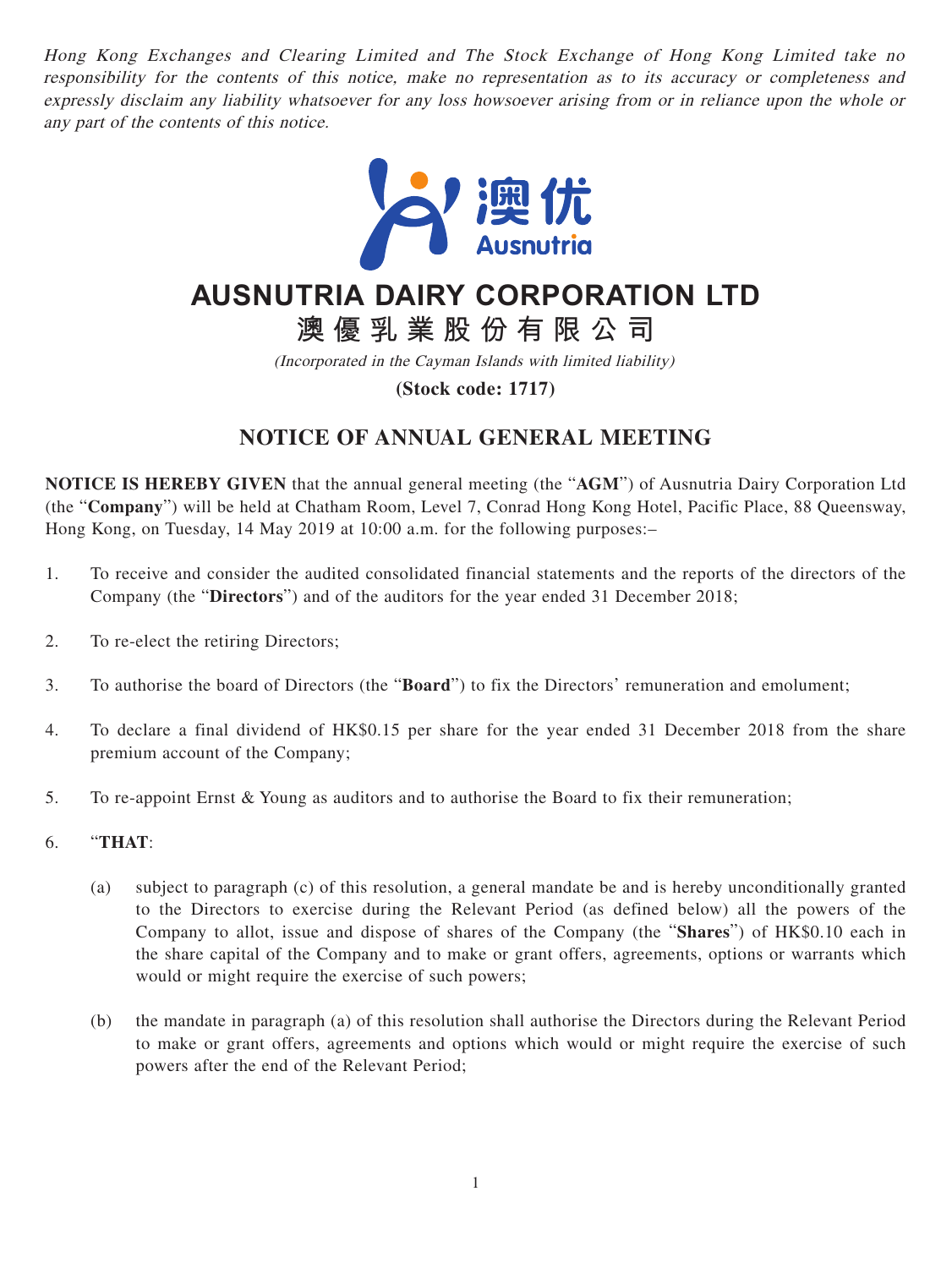- (c) the aggregate nominal value of share capital allotted or agreed conditionally or unconditionally to be allotted (whether pursuant to an option or otherwise) by the Directors pursuant to the mandate in paragraph (a) of this resolution, otherwise than pursuant to (i) a Rights Issue (as defined below), or (ii) any option scheme or similar arrangement for the time being adopted for the grant or issue to the officers and/or employees of the Company and/or any of its subsidiaries of shares or rights to acquire Shares, or (iii) any scrip dividend or similar arrangement pursuant to the articles of association of the Company (the "**Articles of Association**") from time to time, or (iv) any issue of Shares upon the exercise of rights of subscription or conversion under the terms of any warrants of the Company or any securities which are convertible into Shares, shall not exceed twenty per cent (20%) of the aggregate nominal amount of the share capital of the Company in issue at the date of passing this resolution and the said mandate shall be limited accordingly; and
- (d) for the purpose of this resolution:

"**Relevant Period**" means the period from the passing of this resolution until whichever is the earliest of:

- (i) the conclusion of the next AGM unless the mandate is renewed either unconditionally or subject to conditions by ordinary resolution passed at that meeting;
- (ii) the expiration of the period within which the next AGM is required by the Articles of Association or the applicable laws of the Cayman Islands to be held; or
- (iii) the passing of an ordinary resolution by the shareholders of the Company in a general meeting revoking or varying such mandate.

"**Rights Issue**" means an offer of Shares open for a period fixed by the Directors to holders of Shares or any class thereof on the register on a fixed record date in proportion to their then holdings of such Shares or class thereof (subject to such exclusion or other arrangements as the Directors may deem necessary or expedient in relation to fractional entitlements or having regard to any jurisdiction outside Hong Kong, any restrictions or obligations under the laws of, or the requirements of any recognised regulatory body or any stock exchange in, any territory outside Hong Kong).";

#### 7. "**THAT**:

(a) a general mandate be and is hereby unconditionally granted to the Directors to exercise during the Relevant Period (as defined below) all the powers of the Company to purchase or otherwise acquire shares in the capital of the Company in accordance with all applicable laws and the requirements of the Rules Governing the Listing of Securities on The Stock Exchange of Hong Kong Limited, provided that the aggregate nominal amount of shares so purchased or otherwise acquired shall not exceed ten per cent (10%) of the aggregate nominal amount of the share capital of the Company in issue at the date of passing this resolution; and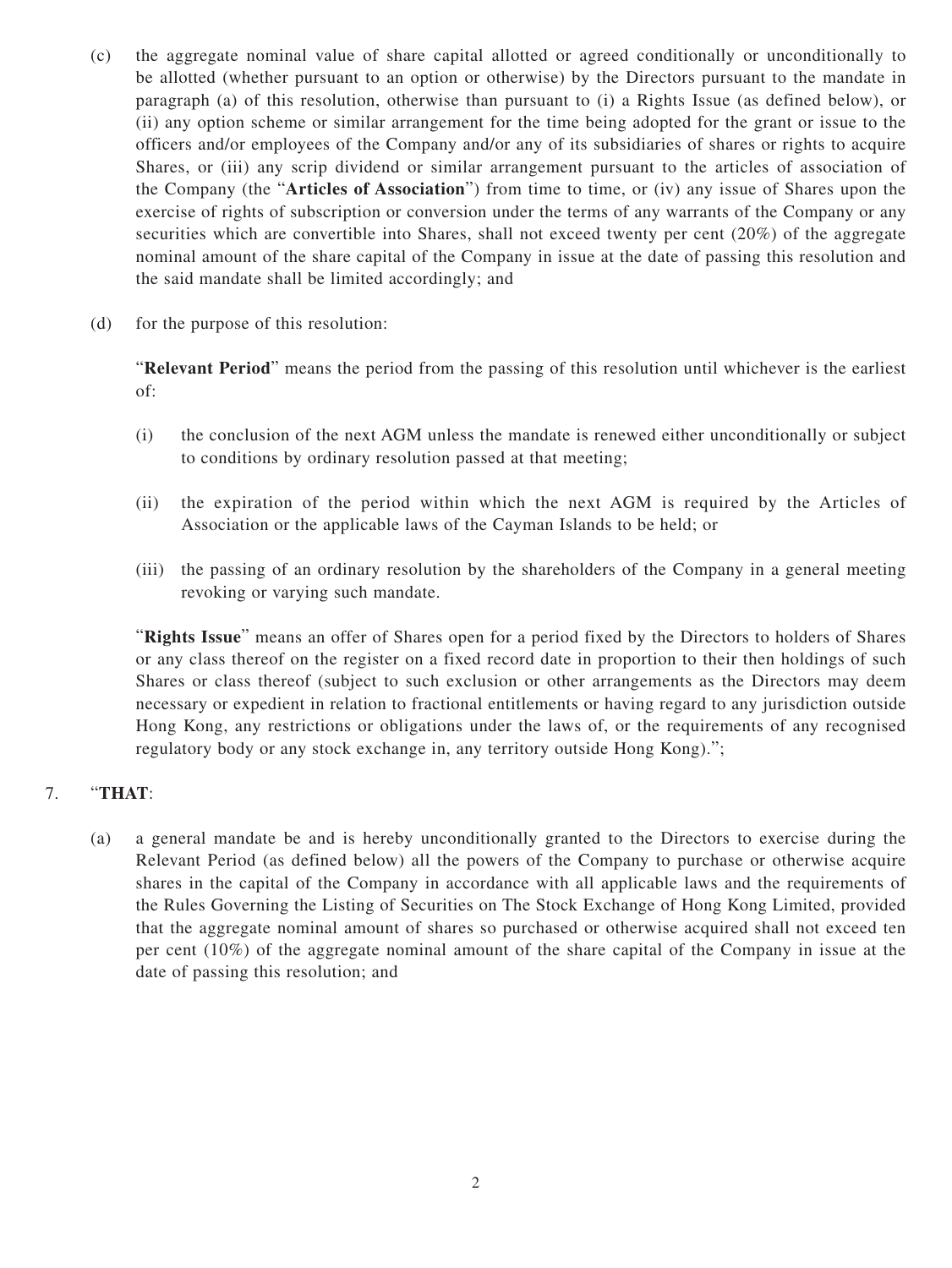(b) for the purpose of this resolution;

"**Relevant Period**" means the period from the passing of this resolution until whichever is the earliest of:

- (i) the conclusion of the next AGM unless the mandate is renewed either unconditionally or subject to conditions by ordinary resolution passed at that meeting;
- (ii) the expiration of the period within which the next AGM is required by the Articles of Association or the applicable laws of the Cayman Islands to be held; or
- (iii) the passing of an ordinary resolution by the shareholders of the Company in a general meeting revoking or varying such mandate.";

### 8. "**THAT**:

conditional upon the passing of resolutions 6 and 7 set out in the notice convening this meeting, the aggregate nominal amount of the shares which are purchased or otherwise acquired by the Company pursuant to resolution 7 shall be added to the aggregate nominal amount of the shares which may be issued pursuant to resolution 6."

> Yours faithfully By Order of the Board **Ausnutria Dairy Corporation Ltd Yan Weibin** Chairman

People's Republic of China, 4 April 2019